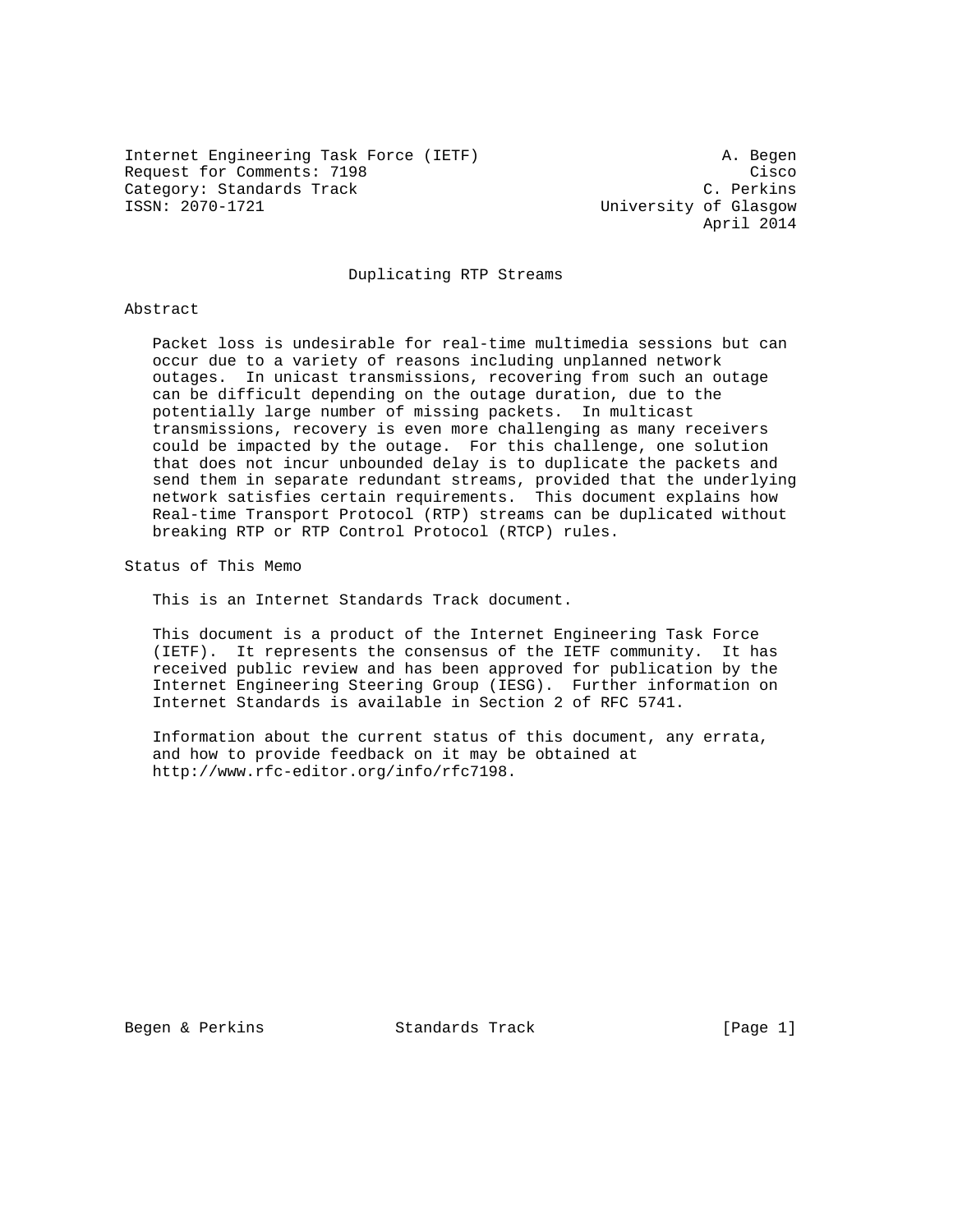# Copyright Notice

 Copyright (c) 2014 IETF Trust and the persons identified as the document authors. All rights reserved.

 This document is subject to BCP 78 and the IETF Trust's Legal Provisions Relating to IETF Documents (http://trustee.ietf.org/license-info) in effect on the date of publication of this document. Please review these documents carefully, as they describe your rights and restrictions with respect to this document. Code Components extracted from this document must include Simplified BSD License text as described in Section 4.e of the Trust Legal Provisions and are provided without warranty as described in the Simplified BSD License.

Table of Contents

|                 | 3                                                              |
|-----------------|----------------------------------------------------------------|
| 2.              | Terminology and Requirements Notation<br>4                     |
| $\mathcal{R}$ , | Use Cases for Dual Streaming<br>$\overline{4}$                 |
| 3.1.            | 4                                                              |
| 3.2.            | 5                                                              |
|                 | 3.3. Dual Streaming over a Single Path or Multiple Paths<br>5  |
|                 | 6                                                              |
|                 | 7<br>4. Use of RTP and RTCP with Temporal Redundancy           |
| 4.1.            | 7                                                              |
|                 | 4.2. Signaling Considerations<br>7                             |
|                 | 8<br>5. Use of RTP and RTCP with Spatial Redundancy            |
| 51              | 9                                                              |
|                 | 9<br>5.2. Signaling Considerations                             |
| б.              | Use of RTP and RTCP with Temporal and Spatial Redundancy<br>10 |
| $7_{\odot}$     | Congestion Control Considerations<br>10                        |
| 8.              | 11                                                             |
| 9.              | 11                                                             |
|                 | 12                                                             |
| $10.1$ .        | 12<br>Normative References                                     |
|                 | 12<br>10.2. Informative References                             |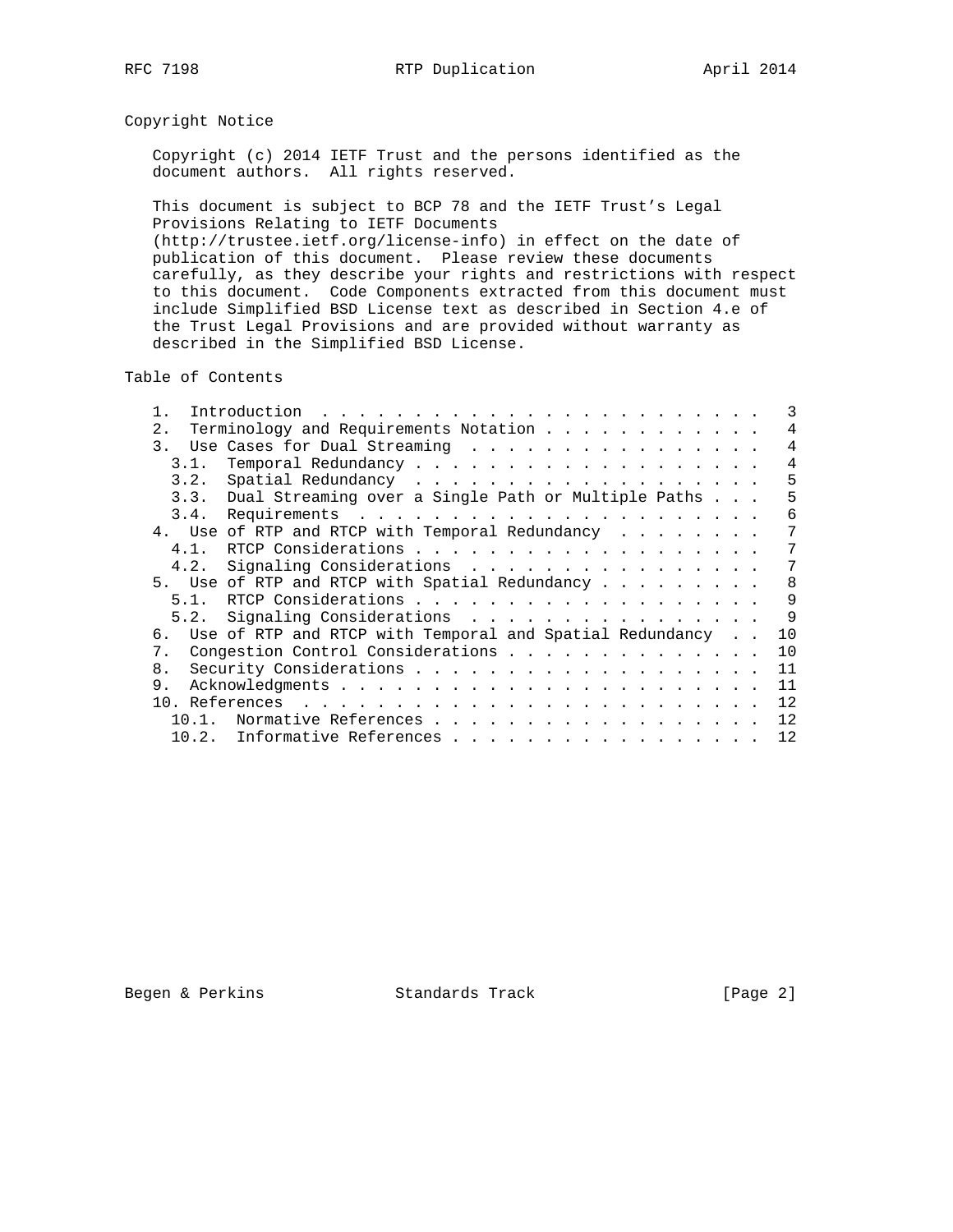## 1. Introduction

 The Real-time Transport Protocol (RTP) [RFC3550] is widely used today for delivering IPTV traffic and other real-time multimedia sessions. Many of these applications support very large numbers of receivers and rely on intra-domain UDP/IP multicast for efficient distribution of traffic within the network.

 While this combination has proved successful, there does exist a weakness. As [RFC2354] noted, packet loss is not avoidable. This loss might be due to congestion; it might also be a result of an unplanned outage caused by a flapping link, a link or interface failure, a software bug, or a maintenance person accidentally cutting the wrong fiber. Since UDP/IP flows do not provide any means for detecting loss and retransmitting packets, it is left up to the RTP layer and the applications to detect, and recover from, packet loss.

 In a carefully managed network, congestion should not normally happen; however, network outages can still happen due to the reasons listed above. In such a managed network, one technique to recover from packet loss without incurring unbounded delay is to duplicate the packets and send them in separate redundant streams. As described later in this document, the probability that two copies of the same packet are lost in cases of non-congestive packet loss is quite small.

 Variations on this idea have been implemented and deployed today [IC2011]. However, duplication of RTP streams without breaking the RTP and RTCP functionality has not been documented properly. This document discusses the most common use cases and explains how duplication can be achieved for RTP streams in such use cases to address the immediate market needs. In the future, if there will be a different use case that is not covered by this document, a new specification that explains how RTP duplication should be done in such a scenario may be needed.

 Stream duplication offers a simple way to protect media flows from packet loss. It has a comparatively high overhead in terms of bandwidth, since everything is sent twice, but with a low overhead in terms of processing. It is also very predictable in its overheads. Alternative approaches, for example, retransmission-based recovery [RFC4588] or Forward Error Correction [RFC6363], may be suitable in some other cases.

Begen & Perkins Standards Track [Page 3]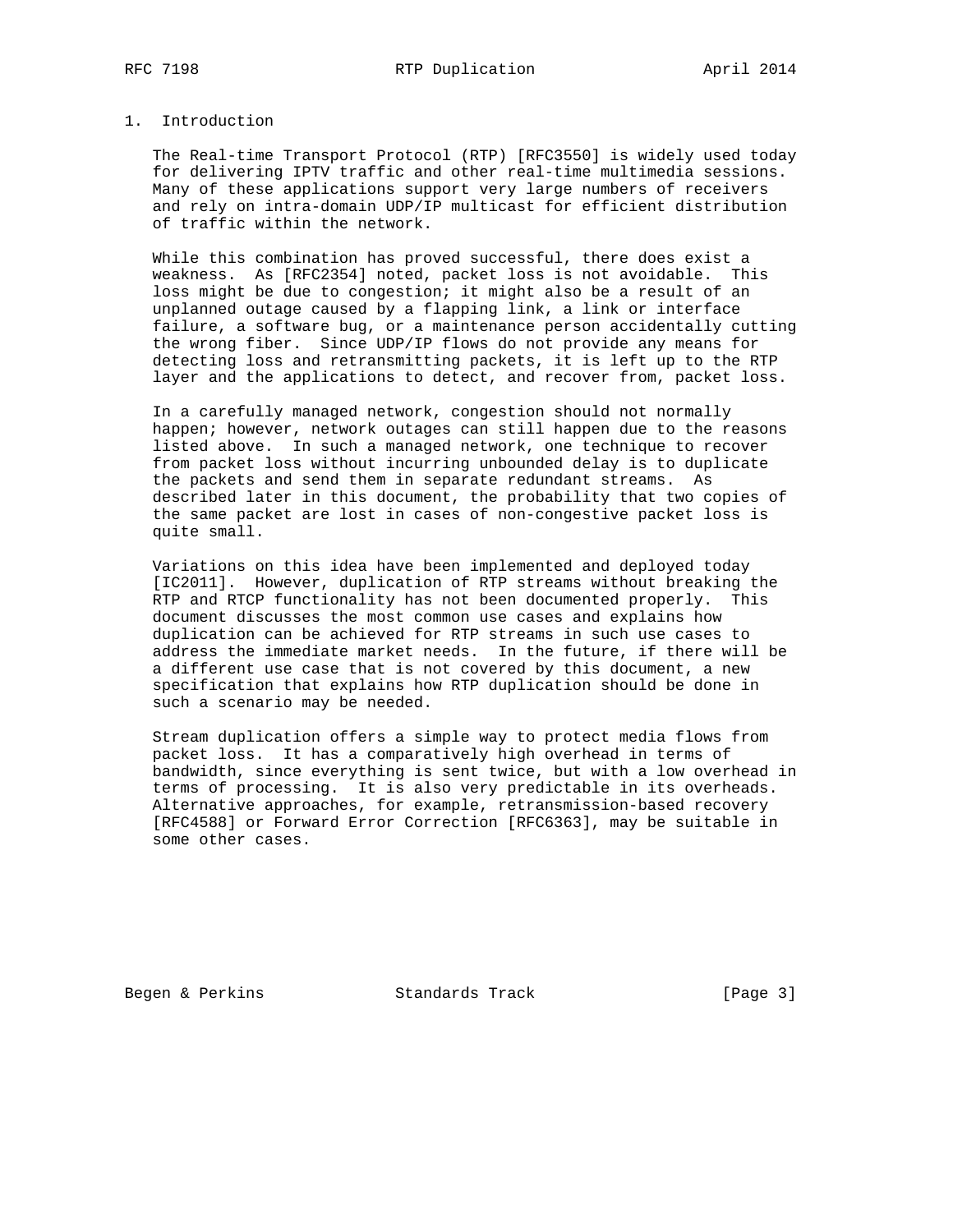2. Terminology and Requirements Notation

 The key words "MUST", "MUST NOT", "REQUIRED", "SHALL", "SHALL NOT", "SHOULD", "SHOULD NOT", "RECOMMENDED", "NOT RECOMMENDED", "MAY", and "OPTIONAL" in this document are to be interpreted as described in [RFC2119].

3. Use Cases for Dual Streaming

 Dual streaming refers to a technique that involves transmitting two redundant RTP streams (the original plus its duplicate) of the same content, with each stream capable of supporting the playback when there is no packet loss. Therefore, adding an additional RTP stream provides a protection against packet loss. The level of protection depends on how the packets are sent and transmitted inside the network.

 It is important to note that dual streaming can easily be extended to support cases when more than two streams are desired. However, using three or more streams is rare in practice, due to the high overhead that it incurs and the little additional protection it provides.

3.1. Temporal Redundancy

 From a routing perspective, two streams are considered identical if the following two IP header fields are the same (in addition to the transport ports), since they will be both routed over the same path:

- o IP Source Address
- o IP Destination Address

 Two routing-plane identical RTP streams might carry the same payload but can use different Synchronization Sources (SSRCs) to differentiate the RTP packets belonging to each stream. In the context of dual RTP streaming, we assume that the sender duplicates the RTP packets and sends them in separate RTP streams, each with a unique SSRC. All the redundant streams are transmitted in the same RTP session.

 For example, one main stream and its duplicate stream can be sent to the same IP destination address and UDP destination port with a certain delay between them [RFC7197]. The streams carry the same payload in their respective RTP packets with identical sequence numbers. This allows receivers (or other nodes responsible for gap filling and duplicate suppression) to identify and suppress the

Begen & Perkins **Standards Track** [Page 4]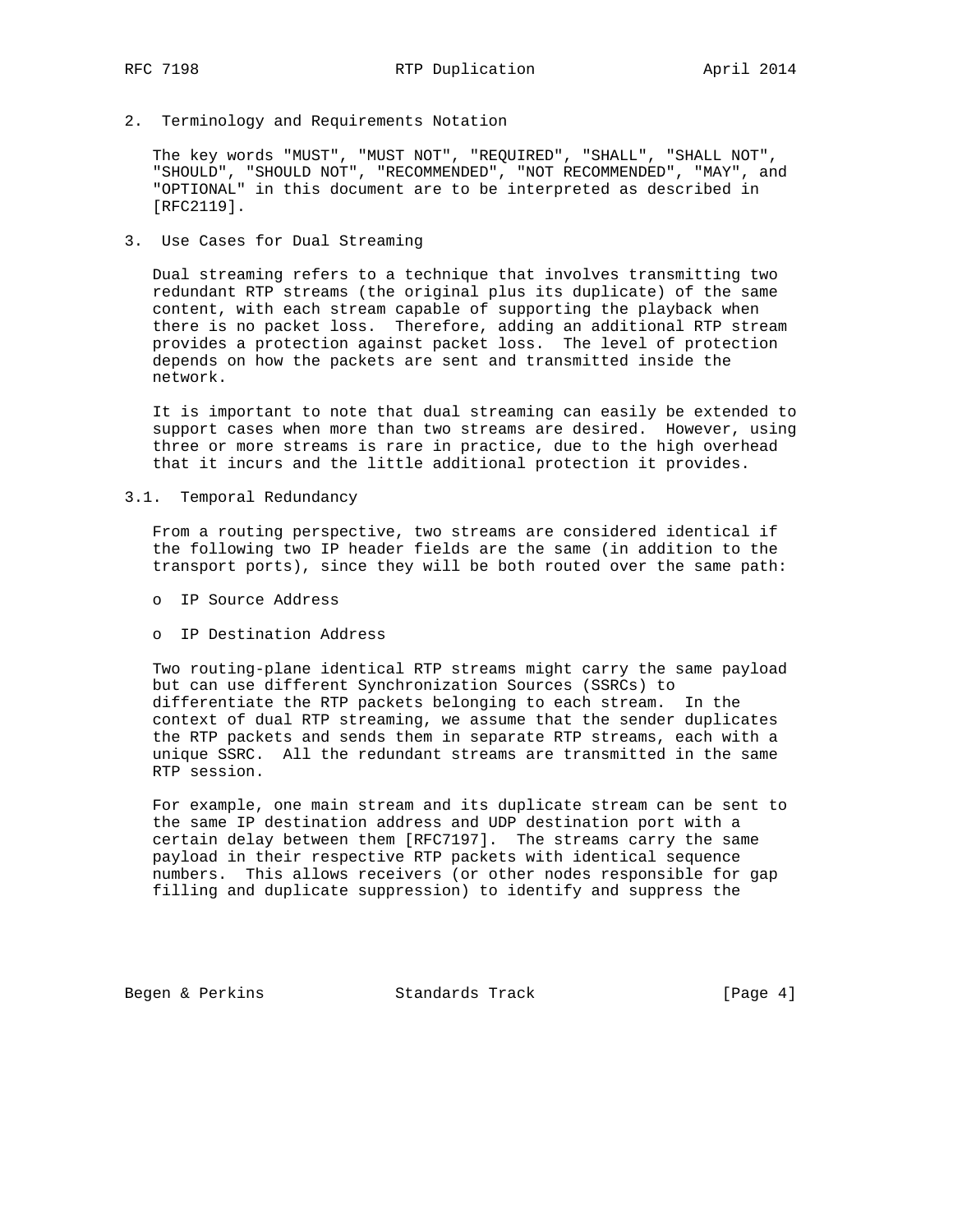duplicate packets, and subsequently produce a hopefully loss-free and duplication-free output stream. This process is commonly called "stream merging" or "de-duplication".

3.2. Spatial Redundancy

 An RTP source might be associated with multiple network interfaces, allowing it to send two redundant streams from two separate source addresses. Such streams can be routed over diverse or identical paths, depending on the routing algorithm used inside the network. At the receiving end, the node responsible for duplicate suppression can look into various RTP header fields, for example, SSRC and sequence number, to identify and suppress the duplicate packets.

 If source-specific multicast (SSM) transport is used to carry such redundant streams, there will be a separate SSM session for each redundant stream since the streams are sourced from different interfaces (i.e., IP addresses). Thus, the receiving host has to join each SSM session separately.

 Alternatively, the destination host could also have multiple IP addresses for an RTP source to send the redundant streams to.

3.3. Dual Streaming over a Single Path or Multiple Paths

 Having described the characteristics of the streams, one can reach the following conclusions:

- 1. When two routing-plane identical streams are used, the flow labels will be the same. This makes it impractical to forward the packets onto different paths. In order to minimize packet loss, the packets belonging to one stream are often interleaved with packets belonging to its duplicate stream, and with a delay, so that if there is a packet loss, such a delay would allow the same packet from the duplicate stream to reach the receiver because the chances that the same packet is lost in transit again are often small. This is what is also known as "time-shifted redundancy", "temporal redundancy" or simply "delayed duplication" [RFC7197] [IC2011]. This approach can be used with both types of dual streaming, described in Sections 3.1 and 3.2.
	- 2. If the two streams have different IP headers, an additional opportunity arises in that one is able to build a network, with physically diverse paths, to deliver the two streams concurrently to the intended receivers. This reduces the delay when packet loss occurs and needs to be recovered. Additionally, it also further reduces chances for packet loss. An unrecoverable loss happens only when two network failures happen in such a way that

Begen & Perkins **Standards Track** [Page 5]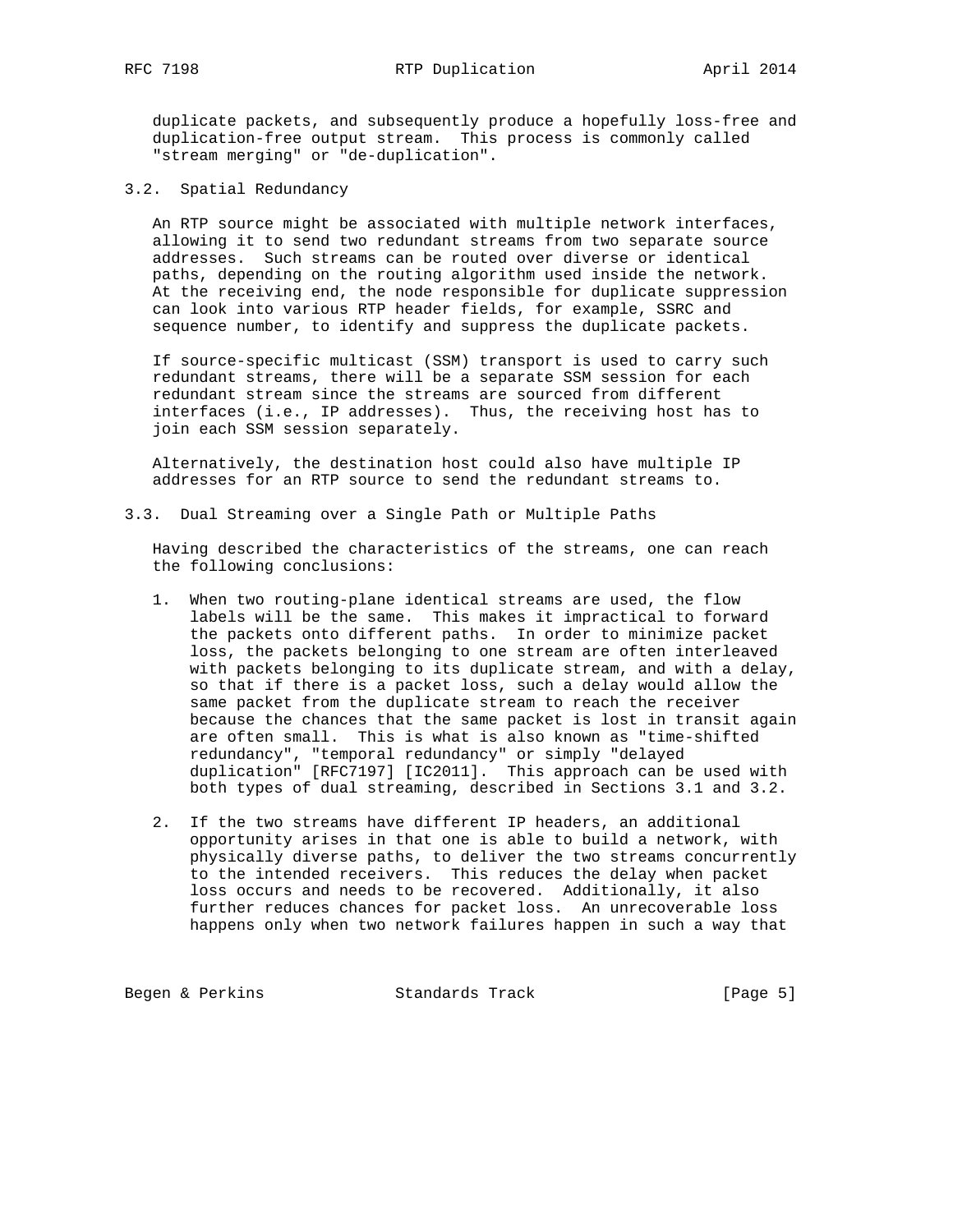the same packet is affected on both paths. This is referred to as Spatial Diversity or Spatial Redundancy [IC2011]. The techniques used to build diverse paths are beyond the scope of this document.

 Note that spatial redundancy often offers less delay in recovering from packet loss, provided that the forwarding delay of the network paths are more or less the same. (This is often ensured through careful network design.) For both temporal and spatial redundancy approaches, packet misordering might still happen and needs to be handled using the sequence numbers of some sort (e.g., RTP sequence numbers).

 Temporal and spatial redundancy deal with different patterns of packet loss. The former helps with transient loss (within the duplication window), while the latter helps with longer-term packet loss that affects only one of the two redundant paths.

 To summarize, dual streaming allows an application and a network to work together to provide a near-zero-loss transport with a bounded or minimum delay. The additional advantage includes a predictable bandwidth overhead that is proportional to the minimum bandwidth needed for the multimedia session, but independent of the number of receivers experiencing a packet loss and requesting a retransmission. For a survey and comparison of similar approaches, refer to [IC2011].

#### 3.4. Requirements

 One of the following conditions is currently REQUIRED to hold in applications using this specification:

- o The original and duplicate RTP streams are carried (with their own SSRCs) in the same "m" line. (There could be other RTP streams listed in the same "m" line.)
- o The original and duplicate RTP streams are carried in separate "m" lines, and there is no other RTP stream listed in either "m" line.

 When the original and duplicate RTP streams are carried in separate "m" lines in a Session Description Protocol (SDP) description and if the SDP description has one or more other RTP streams listed in either "m" line, duplication grouping is not trivial and further signaling will be needed; this is left for future standardization.

Begen & Perkins Standards Track [Page 6]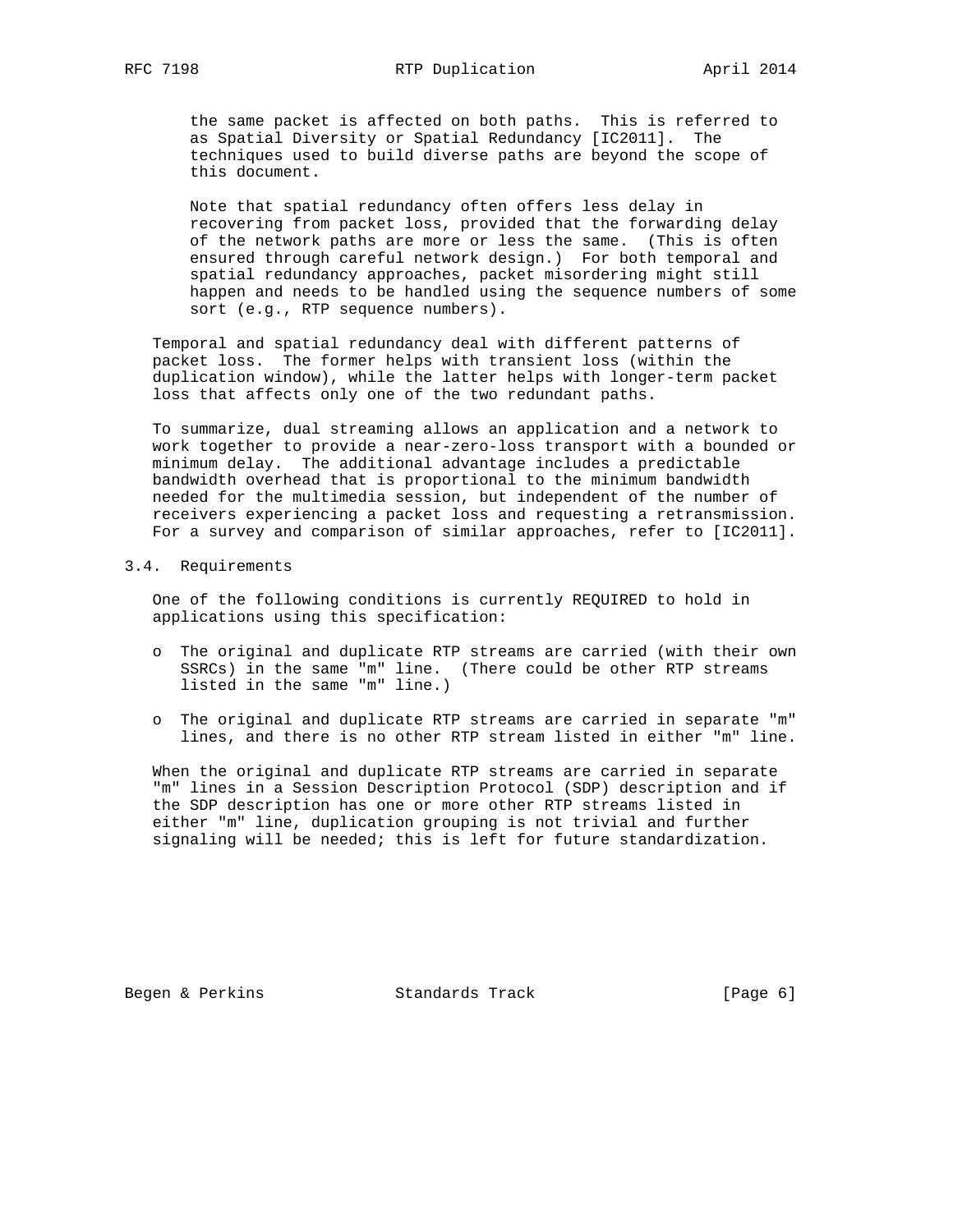# 4. Use of RTP and RTCP with Temporal Redundancy

 To achieve temporal redundancy, the main and duplicate RTP streams SHOULD be sent using the sample 5-tuple of transport protocol, source and destination IP addresses, and source and destination transport ports. Due to the possible presence of network address and port translation (NAPT) devices, load balancers, or other middleboxes, use of anything other than an identical 5-tuple and flow label might also cause spatial redundancy (which might introduce an additional delay due to the delta between the path delays), and so it is NOT RECOMMENDED unless the path is known to be free of such middleboxes.

 Since the main and duplicate RTP streams follow an identical path, they are part of the same RTP session. Accordingly, the sender MUST choose a different SSRC for the duplicate RTP stream than it chose for the main RTP stream, following the rules in Section 8 of [RFC3550].

### 4.1. RTCP Considerations

 If RTCP is being sent for the main RTP stream, then the sender MUST also generate RTCP for the duplicate RTP stream. The RTCP for the duplicate RTP stream is generated exactly as if the duplicate RTP stream were a regular media stream. The sender MUST NOT duplicate the RTCP packets sent for the main RTP stream when sending the duplicate stream; instead, it MUST generate new RTCP reports for the duplicate stream. The sender MUST use the same RTCP CNAME in the RTCP reports it sends for both streams, so that the receiver can synchronize them.

 The main and duplicate streams are conceptually synchronized using the standard mechanism based on RTCP Sender Reports, deriving a mapping between their timelines. However, the RTP timestamps and sequence numbers MUST be identical in the main and duplicate streams, making the mapping quite trivial.

 Both the main and duplicate RTP streams, and their corresponding RTCP reports, will be received. If RTCP is used, receivers MUST generate RTCP reports for both the main and duplicate streams in the usual way, treating them as entirely separate media streams.

### 4.2. Signaling Considerations

 Signaling is needed to allow the receiver to determine that an RTP stream is a duplicate of another, rather than a separate stream that needs to be rendered in parallel. There are two parts to this: an SDP extension is needed in the offer/answer exchange to negotiate support for temporal redundancy; and signaling is needed to indicate

Begen & Perkins Standards Track [Page 7]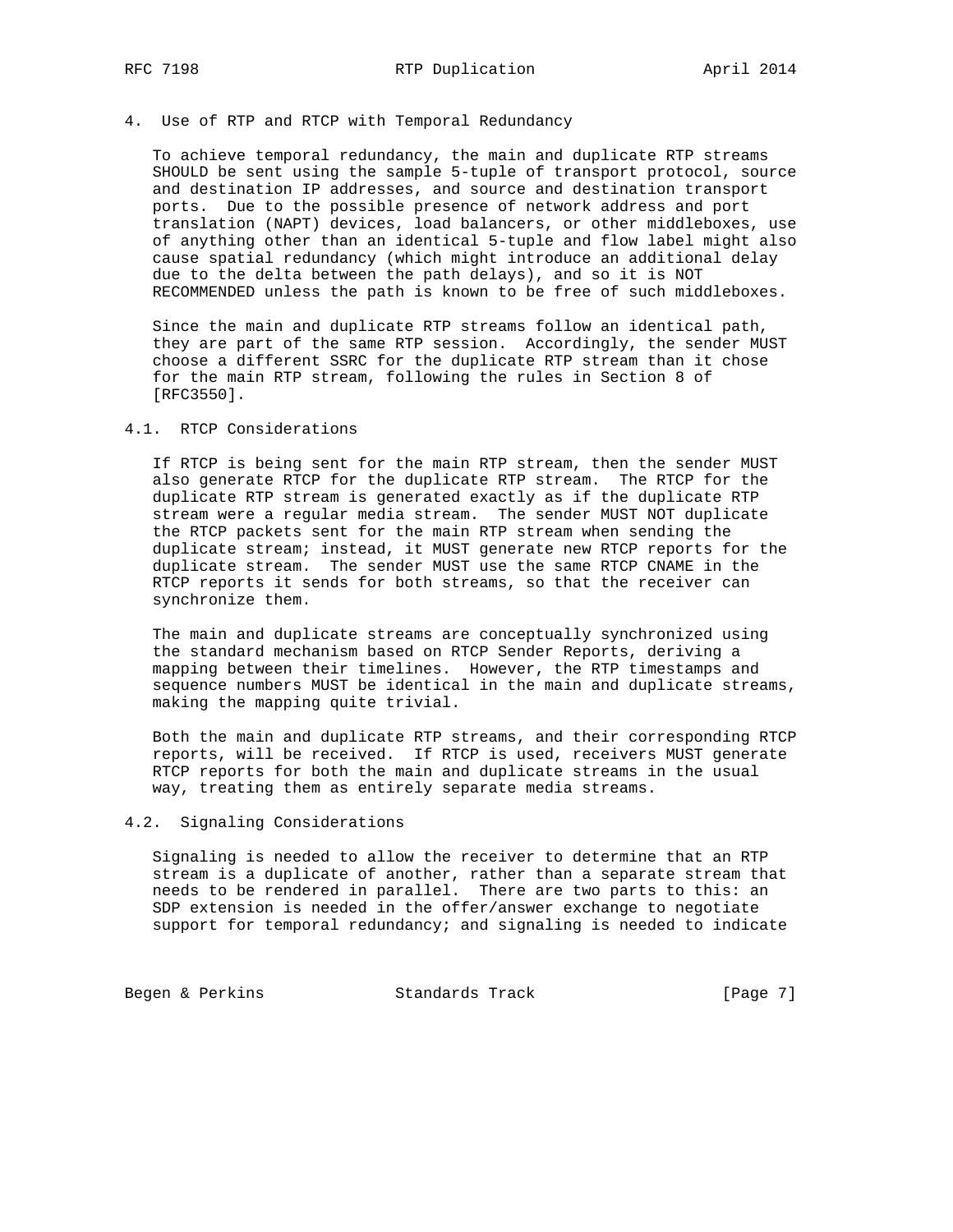which stream is the duplicate. (The latter can be done in-band using an RTCP extension or out-of-band in the SDP description.)

 Out-of-band signaling is needed for both features. The SDP attribute to signal duplication in the SDP offer/answer exchange ('duplication delay') is defined in [RFC7197]. The required SDP grouping semantics are defined in [RFC7104].

 In the following SDP example, a video stream is duplicated, and the main and duplicate streams are transmitted in two separate SSRCs (1000 and 1010):

 $v=0$  o=ali 1122334455 1122334466 IN IP4 dup.example.com s=Delayed Duplication  $t=0$  0 m=video 30000 RTP/AVP 100 c=IN IP4 233.252.0.1/127 a=source-filter:incl IN IP4 233.252.0.1 198.51.100.1 a=rtpmap:100 MP2T/90000 a=ssrc:1000 cname:ch1a@example.com a=ssrc:1010 cname:ch1a@example.com a=ssrc-group:DUP 1000 1010 a=duplication-delay:50 a=mid:Ch1

 Section 3.2 of [RFC7104] states that it is advisable that the SSRC listed first in the "a=ssrc-group:" line (i.e., SSRC of 1000) is sent first, with the other SSRC (i.e., SSRC of 1010) being the time delayed duplicate. This is not critical, however, and a receiving host should size its playout buffer based on the 'duplication-delay' attribute and play the stream that arrives first in preference, with the other stream acting as a repair stream, irrespective of the order in which they are signaled.

5. Use of RTP and RTCP with Spatial Redundancy

 Assuming the network is structured appropriately, when using spatial redundancy, the duplicate RTP stream is sent using a different source and/or destination address/port pair. This will be a separate RTP session from the session conveying the main RTP stream. Thus, the SSRCs used for the main and duplicate streams MUST be chosen randomly, following the rules in Section 8 of [RFC3550]. Accordingly, they will almost certainly not match each other. The sender MUST, however, use the same RTCP CNAME for both the main and duplicate streams. An "a=group:DUP" line or "a=ssrc-group:DUP" line is used to indicate duplication.

Begen & Perkins **Standards Track** [Page 8]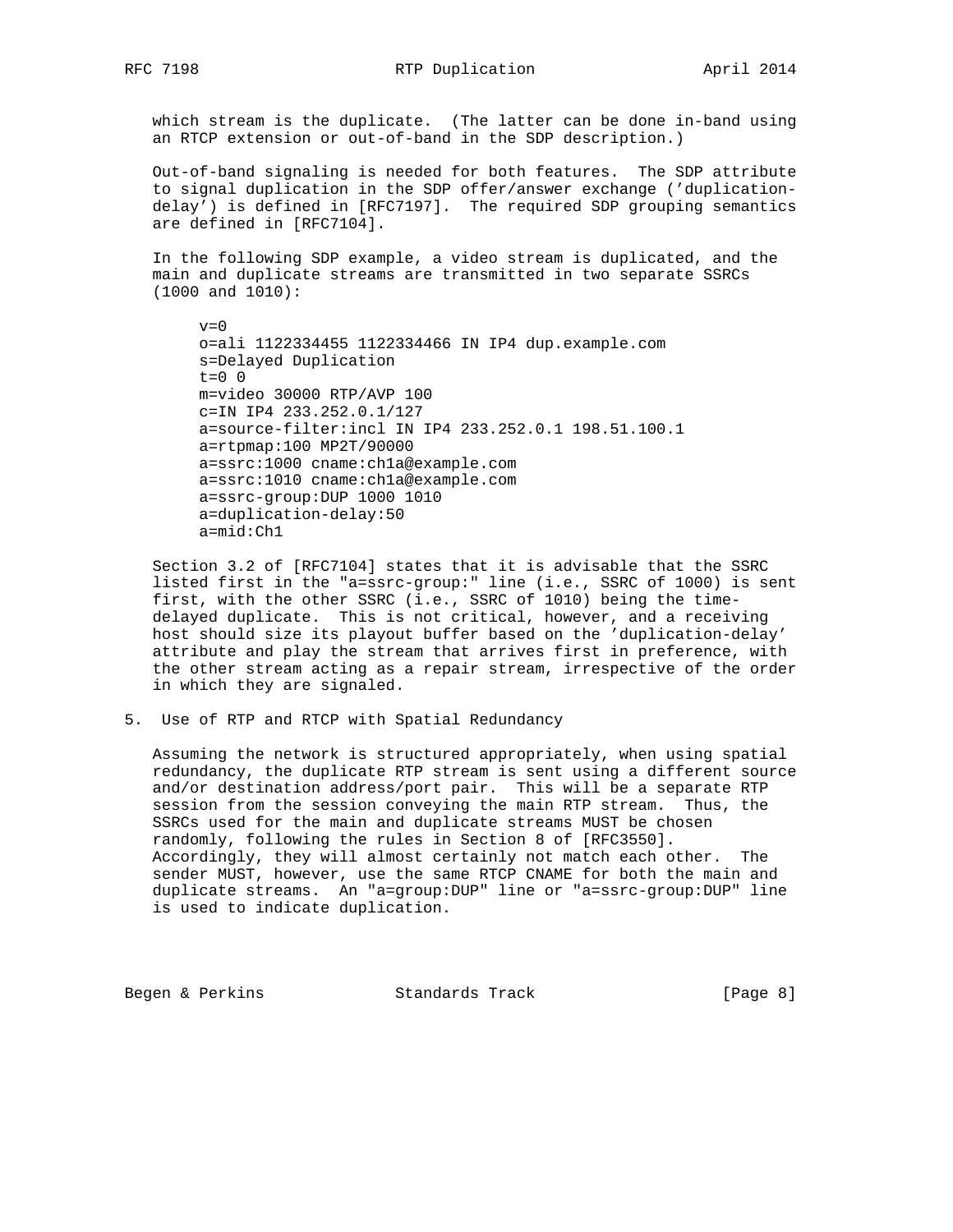### 5.1. RTCP Considerations

 If RTCP is being sent for the main RTP stream, then the sender MUST also generate RTCP for the duplicate RTP stream. The RTCP for the duplicate RTP stream is generated exactly as if the duplicate RTP stream were a regular media stream. The sender MUST NOT duplicate the RTCP packets sent for the main RTP stream when sending the duplicate stream; instead, it MUST generate new RTCP reports for the duplicate stream. The sender MUST use the same RTCP CNAME in the RTCP reports it sends for both streams, so that the receiver can synchronize them.

 The main and duplicate streams are conceptually synchronized using the standard mechanism based on RTCP Sender Reports, deriving a mapping between their timelines. However, the RTP timestamps and sequence numbers MUST be identical in the main and duplicate streams, making the mapping quite trivial.

 Both the main and duplicate RTP streams, and their corresponding RTCP reports, will be received. If RTCP is used, receivers MUST generate RTCP reports for both the main and duplicate streams in the usual way, treating them as entirely separate media streams.

### 5.2. Signaling Considerations

 The required SDP grouping semantics have been defined in [RFC7104]. In the following example, the redundant streams have different IP destination addresses. The example shows the same UDP port number and IP source address for each stream, but either or both could have been different for the two streams.

 $v=0$  o=ali 1122334455 1122334466 IN IP4 dup.example.com s=DUP Grouping Semantics  $t=0$  0 a=group:DUP S1a S1b m=video 30000 RTP/AVP 100 c=IN IP4 233.252.0.1/127 a=source-filter:incl IN IP4 233.252.0.1 198.51.100.1 a=rtpmap:100 MP2T/90000 a=mid:S1a m=video 30000 RTP/AVP 101 c=IN IP4 233.252.0.2/127 a=source-filter:incl IN IP4 233.252.0.2 198.51.100.1 a=rtpmap:101 MP2T/90000 a=mid:S1b

Begen & Perkins **Standards Track** [Page 9]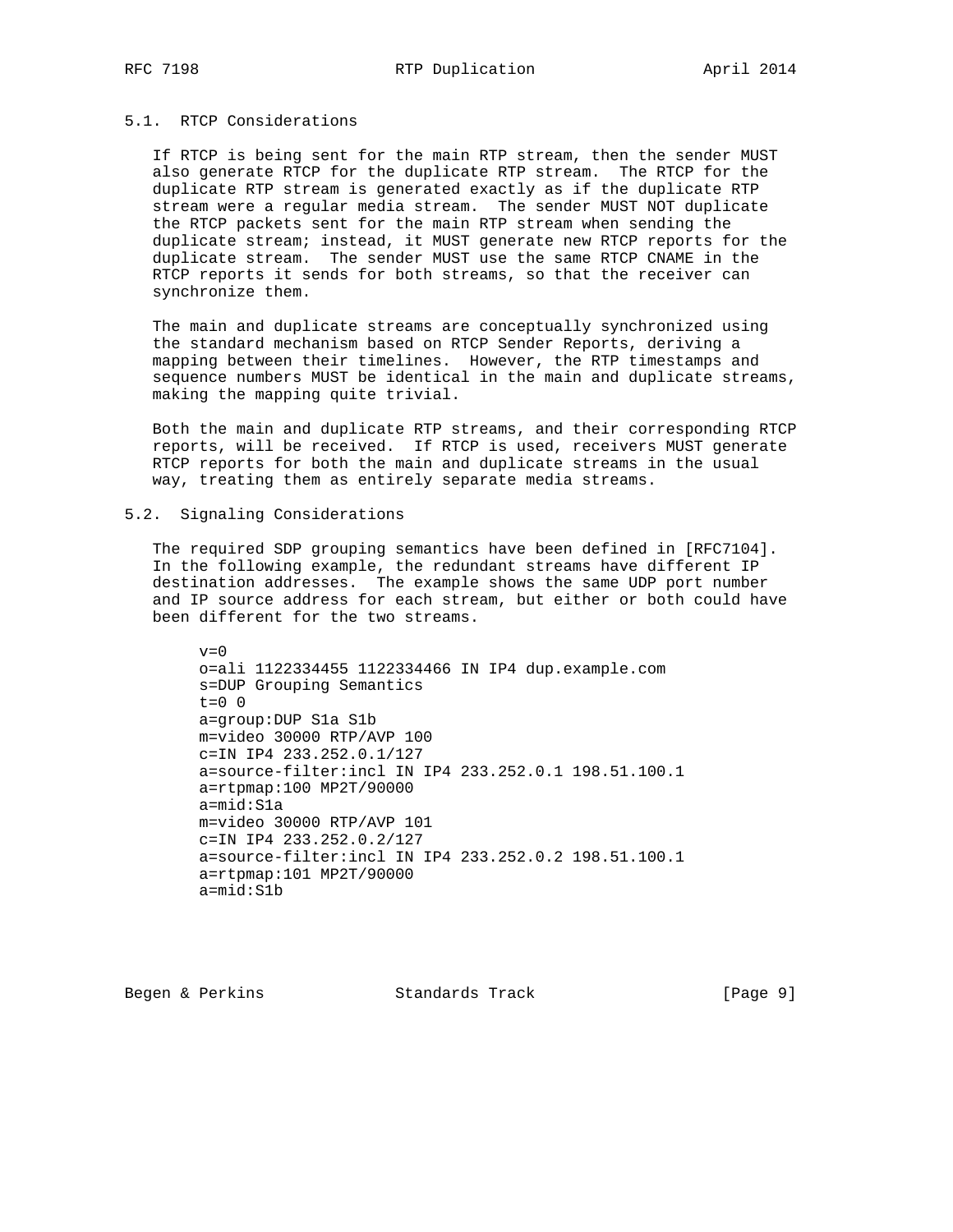6. Use of RTP and RTCP with Temporal and Spatial Redundancy

 This uses the same RTP/RTCP mechanisms from Sections 4 and 5, plus a combination of signaling provided in each of these sections.

7. Congestion Control Considerations

 Duplicating RTP streams has several considerations in the context of congestion control. First of all, RTP duplication MUST NOT be used in cases where the primary cause of packet loss is congestion since duplication can make congestion only worse. Furthermore, RTP duplication SHOULD NOT be used where there is a risk of congestion upon duplicating an RTP stream. Duplication is RECOMMENDED only to be used for protection against network outages due to a temporary link or network element failure and where it is known (e.g., through explicit operator configuration) that there is sufficient network capacity to carry the duplicated traffic. The capacity requirement constrains the use of duplication to managed networks and makes it unsuitable for use on unmanaged public networks.

 It is essential that the nodes responsible for the duplication and de-duplication are aware of the original stream's requirements and the available capacity inside the network. If there is an adaptation capability for the original stream, these nodes have to assume the same adaptation capability for the duplicated stream, too. For example, if the source doubles the bitrate for the original stream, the bitrate of the duplicate stream will also be doubled.

 Depending on where de-duplication takes place, there could be different scenarios. When the duplication and de-duplication take place inside the network before the ultimate endpoints that will consume the RTP media, the whole process is transparent to these endpoints. Thus, these endpoints will apply any congestion control, if applicable, on the de-duplicated RTP stream. This output stream will have fewer losses than either the original or duplicated stream will have, and the endpoint will make congestion control decisions accordingly. However, if de-duplication takes place at the ultimate endpoint, this endpoint MUST consider the aggregate of the original and duplicated RTP stream in any congestion control it wants to apply. The endpoint will observe the losses in each stream separately, and this information can be used to fine-tune the duplication process. For example, the duplication interval can be adjusted based on the duration of a common packet loss in both streams. In these scenarios, the RTP Monitoring Framework [RFC6792] can be used to monitor the duplicated streams in the same way an ordinary RTP would be monitored.

Begen & Perkins Standards Track [Page 10]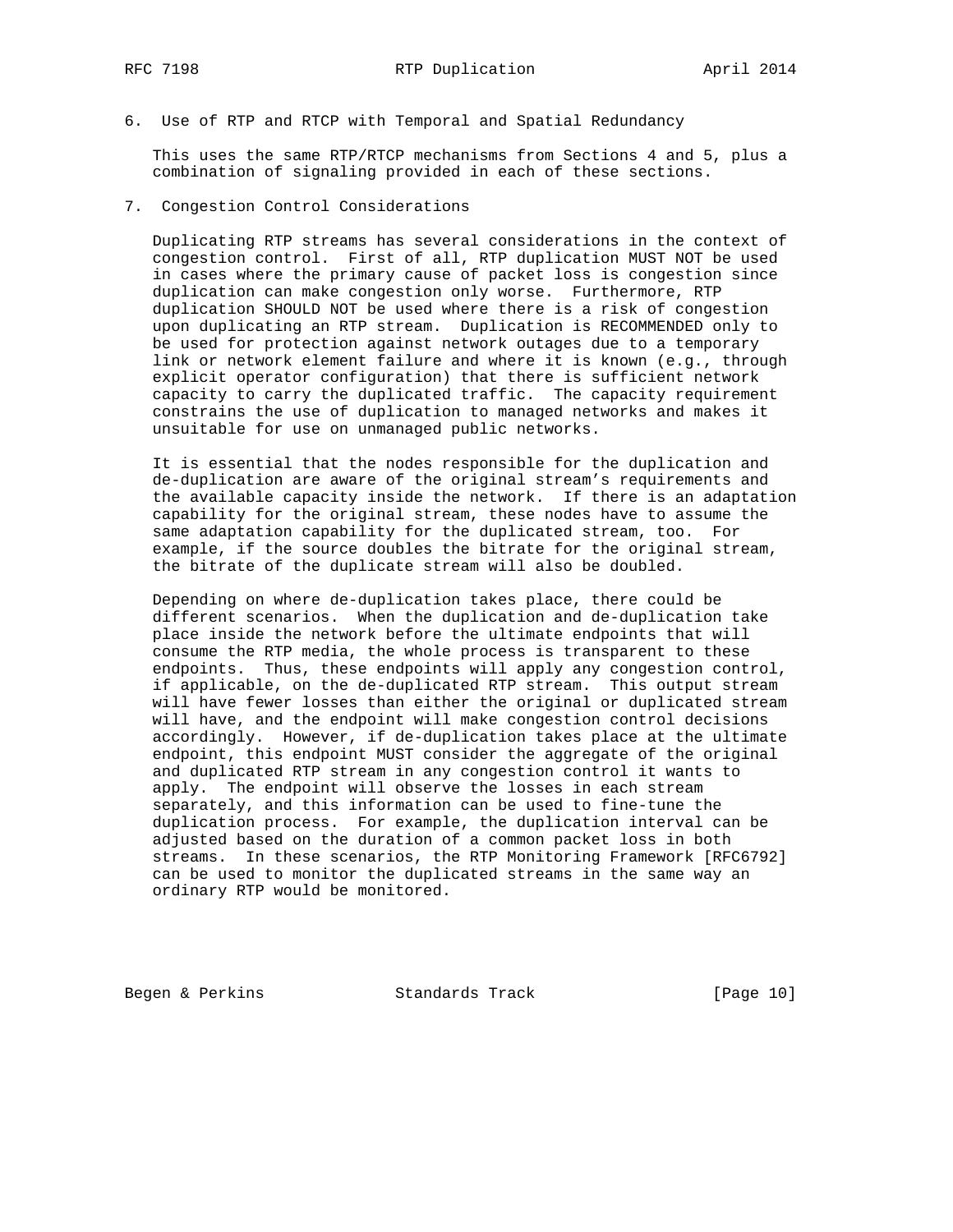#### 8. Security Considerations

 The security considerations of [RFC3550], [RFC7104], [RFC7197], and any RTP profiles and payload formats in use apply.

 Duplication can be performed end-to-end, with the media sender generating a duplicate RTP stream, and the receiver(s) performing de duplication. In such cases, if the original media stream is to be authenticated (e.g., using Secure RTP (SRTP) [RFC3711]), then the duplicate stream also needs to be authenticated, and duplicate packets that fail the authentication check need to be discarded.

 Stream duplication and de-duplication can also be performed by in network middleboxes. Such middleboxes will need to rewrite the RTP SSRC such that the RTP packets in the duplicate stream have a different SSRC to the original stream, and such middleboxes will need to generate and respond to RTCP packets corresponding to the duplicate stream. This sort of in-network duplication service has the potential to act as an amplifier for denial-of-service attacks if the attacker can cause attack traffic to be duplicated. To prevent this, middleboxes providing the duplication service need to authenticate the traffic to be duplicated as being from a legitimate source, for example, using the SRTP profile [RFC3711]. This requires the middlebox to be part of the security context of the media session being duplicated, so it has access to the necessary keying material for authentication. To do this, the middlebox will need to be privy to the session setup signaling. Details of how that is done will depend on the type of signaling used (SIP, Real Time Streaming Protocol (RTSP), WebRTC, etc.), and is not specified here.

 Similarly, to prevent packet injection attacks, a de-duplication middlebox needs to authenticate original and duplicate streams, and ought not use non-authenticated packets that are received. Again, this requires the middlebox to be part of the security context and to have access to the appropriate signaling and keying material.

 The use of the encryption features of SRTP does not affect stream de duplication middleboxes, since the RTP headers are sent in the clear.

#### 9. Acknowledgments

Thanks to Magnus Westerlund for his suggestions.

Begen & Perkins Standards Track [Page 11]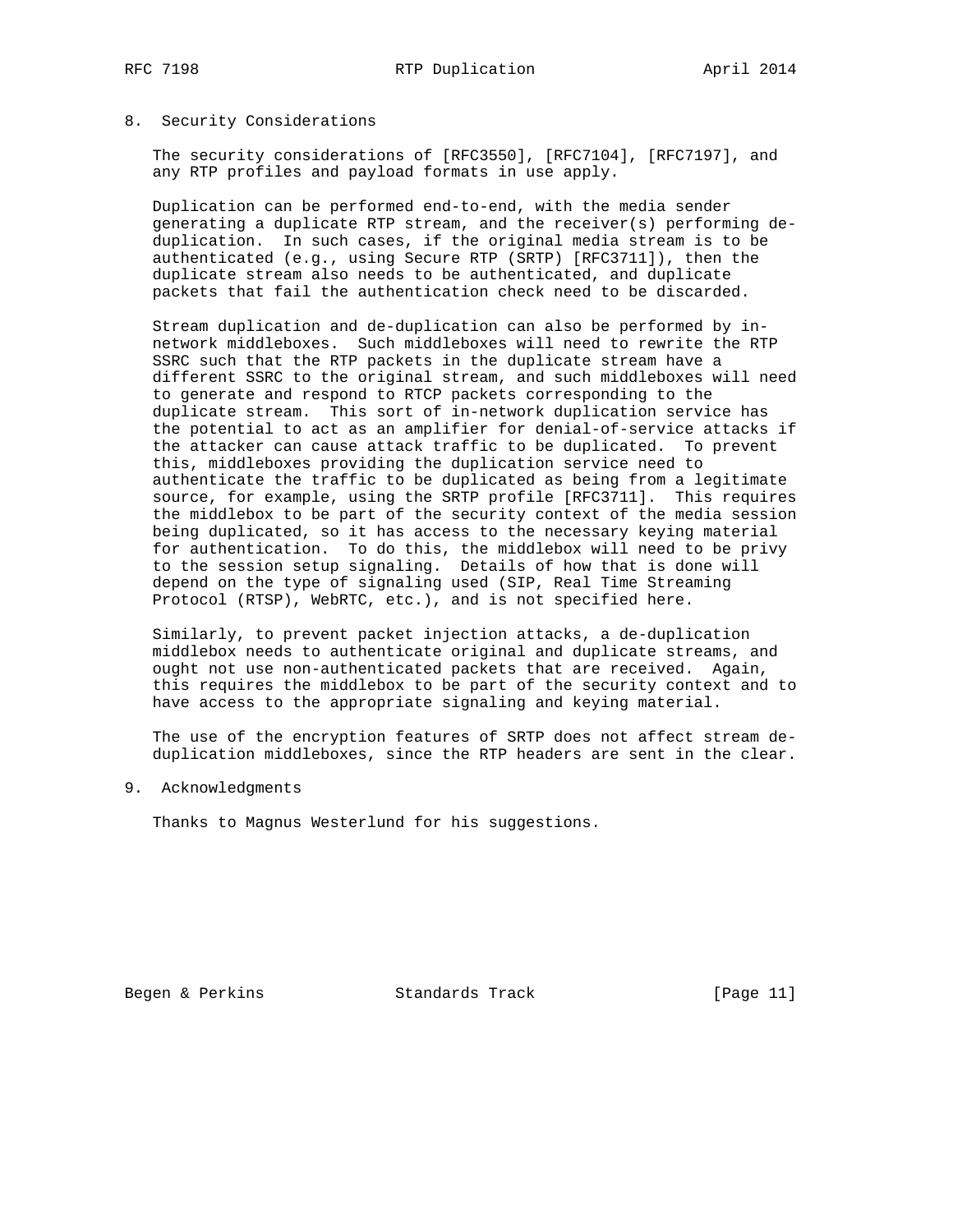# 10. References

- 10.1. Normative References
	- [RFC3550] Schulzrinne, H., Casner, S., Frederick, R., and V. Jacobson, "RTP: A Transport Protocol for Real-Time Applications", STD 64, RFC 3550, July 2003.
	- [RFC2119] Bradner, S., "Key words for use in RFCs to Indicate Requirement Levels", BCP 14, RFC 2119, March 1997.
	- [RFC7197] Begen, A., Cai, Y., and H. Ou, "Duplication Delay Attribute in the Session Description Protocol", RFC 7197, April 2014.
	- [RFC7104] Begen, A., Cai, Y., and H. Ou, "Duplication Grouping Semantics in the Session Description Protocol", RFC 7104, January 2014.
	- [RFC3711] Baugher, M., McGrew, D., Naslund, M., Carrara, E., and K. Norrman, "The Secure Real-time Transport Protocol (SRTP)", RFC 3711, March 2004.
- 10.2. Informative References
- [RFC2354] Perkins, C. and O. Hodson, "Options for Repair of Streaming Media", RFC 2354, June 1998.
	- [RFC4588] Rey, J., Leon, D., Miyazaki, A., Varsa, V., and R. Hakenberg, "RTP Retransmission Payload Format", RFC 4588, July 2006.
	- [RFC6363] Watson, M., Begen, A., and V. Roca, "Forward Error Correction (FEC) Framework", RFC 6363, October 2011.
	- [RFC6792] Wu, Q., Hunt, G., and P. Arden, "Guidelines for Use of the RTP Monitoring Framework", RFC 6792, November 2012.
	- [IC2011] Evans, J., Begen, A., Greengrass, J., and C. Filsfils, "Toward Lossless Video Transport", IEEE Internet Computing, Vol. 15, No. 6, pp. 48-57, November 2011.

Begen & Perkins **Standards Track** [Page 12]